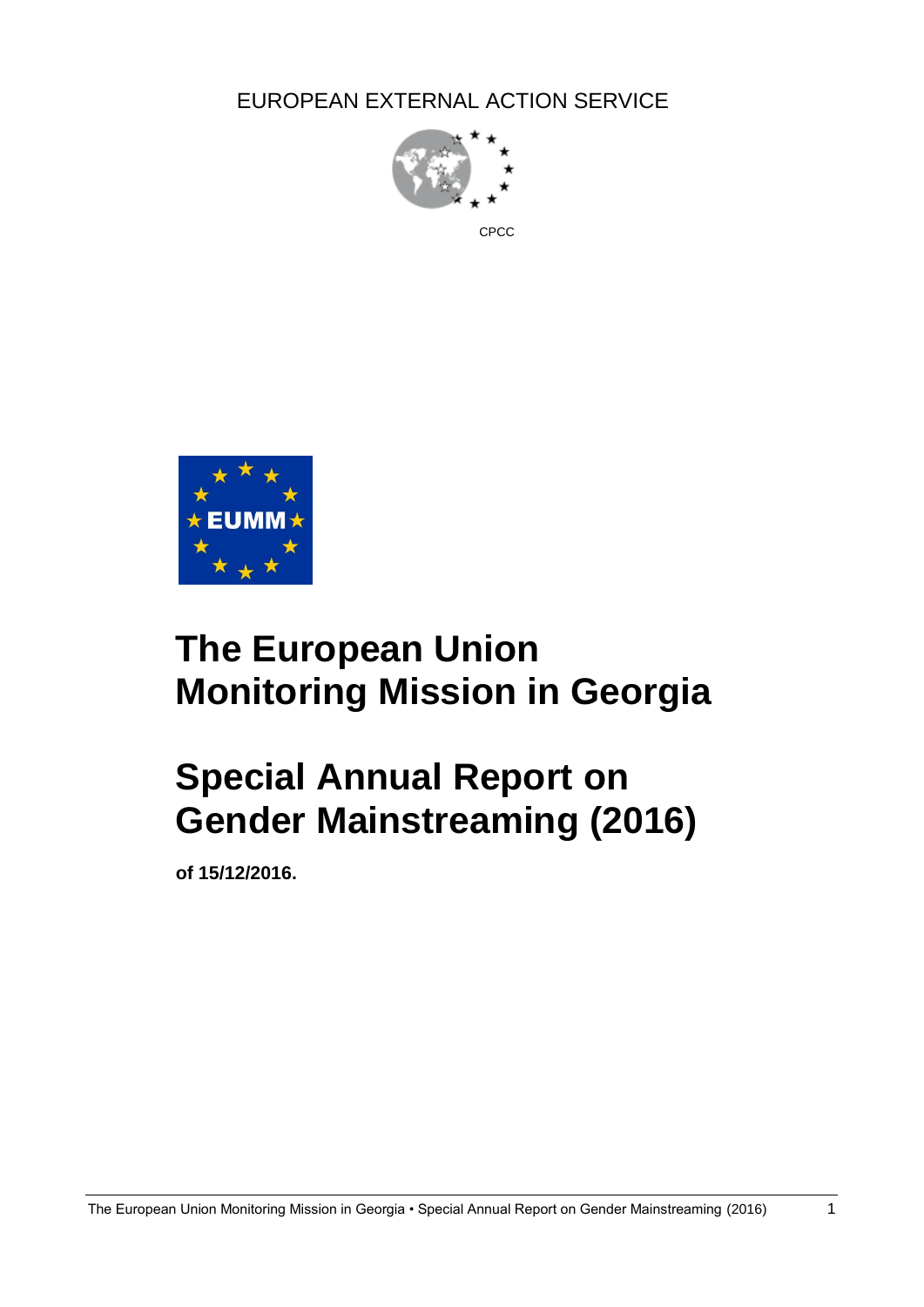## **1. Executive Summary**

Gender equality is enshrined within the EU political and legal framework. According to 'The Implementation of UNSCR 1325 as reinforced by UNSCR 1820 in the context of CSDP', all Mission staff members are responsible for mainstreaming gender. This annual report highlights the efforts made by the Mission in this context, particularly in monitoring and reporting. For the purposes of this report, gender mainstreaming can be taken to mean the integration of a gender perspective into every stage of all activities, such as planning, design, implementation, monitoring and reporting, at all levels.

The Mission continuously takes steps to translate EU Gender Policy into practical measures. Although this is one of the most gender balanced CSDP missions, the comparatively low number of female staff creates challenges; however, gender awareness and efforts in patrol planning have produced an increase in the number of mixed patrols and female patrol leaders, better sex disaggregated data and improved gender related reporting. A serious challenge is to ensure the presence of women in Senior Management posts. This would not only be a significant development internally, but would also increase the possibility of women representing the Mission in conflict resolution contexts. More female nominations from member states, especially for leadership roles, would be welcome.

The Mission has also been a driving force in outreach activities against Gender Based Violence. Capacity building is an ongoing process and given the high turnover of staff there is a constant need of further training. Focus during the reporting period was on strengthening the Gender Focal Point Network. The Mission has also identified a need for further capacity building within the area of reporting.

## **2. Methodology**

The Mission reports about gender mainstreaming on an annual basis. In this update, information was collected during the reporting period 1 January 2015 to 30 June 2016 through a) a review of the Mission's main operational documents, b) analysis of other organisational and statistical information and c) interviews and focus group discussions. The four individual interviews were held with Management at the Mission Headquarters, while the eleven focus group discussions were held across the Mission; two in the Mission Headquarters and three per Field Office. In all locations, there was one discussion group for male staff and one for female staff, including both national and international personnel. In addition, there was a separate focus group discussion for Senior Management in each of the three Field Offices. In total, 99 members of staff were consulted.

## **3. Mission Response**

### *3.1 Mandate Interpretation, Implementation and Guiding / Planning Documents*

Overarching EU policy directives ensure that a gender perspective should be integrated into the work of all CSDP Missions in accordance with UNSCR 1325 and subsequent resolutions. The Mission's mandate does not integrate a gender perspective in crisis management; however, the Operational Plan (OPLAN) sets out gender specific measures in the annexes, in specific contexts such as human resources and training with one specific section designated to Human Rights and Gender. Within this limited framework of written gender mainstreamed policies, there is provision for a Mission Gender Adviser, supported by a Gender Focal Point Network, tasked with operationalising EU policy into daily Mission activities.

There is also a Mission Implementation Plan (MIP), the purpose of which is to guide the day-to-day implementation of the Mission's mandate. Although the MIP does not explicitly refer to gender, the documents that arise from it, such as the Mission Information Collection Plan (MICP) do. The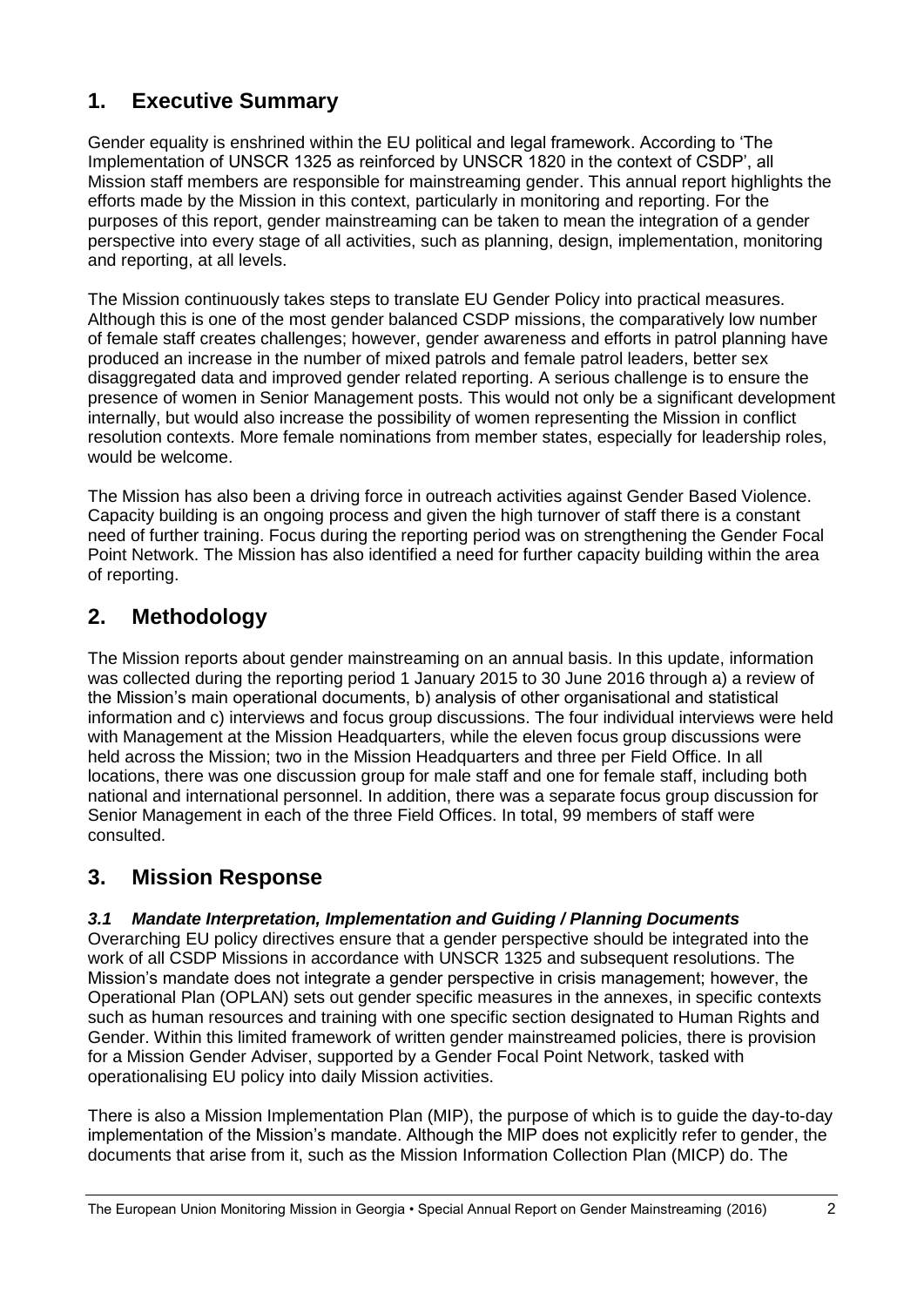Mission recognises the importance of gender mainstreamed guiding documents and the MIP will be revised in the coming months to include concrete plans ensuring the integration of a gender perspective.

Finally, the MICP is a flexible management tool through which the Mission conducts its concrete planning in line with the critical information requirements of the MIP and the Head of Mission's priorities. This tool allows gender mainstreaming to be done systematically at the operational level however it requires the commitment of those responsible for the MICP. The priorities set out in this document are translated at the Field Office level into practical tasking for patrols. At this stage, it is crucial to incorporate gender perspectives e.g. in designing questions and composing the patrols.

While there is no systematic approach to gender in the over-arching guiding documents, the Mission is well aware of the pivotal role of gender mainstreaming in the implementation of its mandate. Institutional support is found in the Mission's Gender Focal Point Network, coordinated by the Mission Gender Advisor. It consists of 13 staff members in the Field Offices and Mission Headquarters who meet quarterly and provide guidance, advice and capacity building on gender mainstreaming. The Focal Points also report on their work, potential problems and opportunities on a monthly basis. A new template for this will be implemented in late 2016. They will then be tasked to assess to what extent a gender perspective is regularly included in monitoring and reporting. The network could be more robust, given that the Focal Points work on gender issues only parttime. A priority in the last year has been to strengthen the visibility and competence of the Gender Focal Point Network.

#### *3.2 Statistical and Organisational Information*

The Mission strives to enhance systematic gender mainstreaming *inter alia* through creating targeted checklists, new templates for reporting sex disaggregated data and continued capacity building. Field Office teams aim to strategically use female monitors and language assistants for interviewing women, especially when sensitive topics are discussed. Mixed patrols are important, as they may be viewed as providing a greater sense of security, particularly by women and children. However, considering the fact that only 25 percent of the international staff are women, it is sometimes difficult to strategically plan the composition of patrols. Data about the composition of patrols have been systematically collected since 1 April 2016, and from that date, 54 percent of the patrols were mixed on the basis of sex.

When analyzing planning from a gender perspective, the Mission must consider not only the gender balance of a team, but also the number and gender balance of newcomers (who cannot act as patrol leaders), leave / days off and the specific expertise of individual monitors. For example, one Field Office reports that the practice of rotating patrol leaders has resulted in a higher number of female patrol leaders: 19 to 32 percent of the patrol leaders were women, while the percentage of women among the international staff varied between 22 and 29 percent. Currently, information on the sex of patrol leaders and the composition of patrols is collected inconsistently across the Mission. However, this autumn a system which records these data, as well as sex disaggregated data in monitoring will be introduced. This system will allow the Mission to better track trends, identify areas for improvement and further develop what is working well.

It is important to remember that due to traditional gender roles in Georgia (GEO), women tend to operate more in the private sphere, while men are generally more visible in public contexts. Female interlocutors can thus often provide valuable information which is different to that of their male counterparts, and they may also have a different experience of security issues. In order to achieve a comprehensive picture of the security situation, Mission monitors must consequently ensure that they access female and male interlocutors equally. However, this is sometimes a challenge. For example, the Mission, by virtue of its mandate and geographical space in which it focuses monitoring activity, has much interaction with GEO security actors, the vast majority of whom are men. However, there are alternative approaches. The Mission is continually looking to improve the effectiveness of the planning and implementation of routine monitoring tasks and in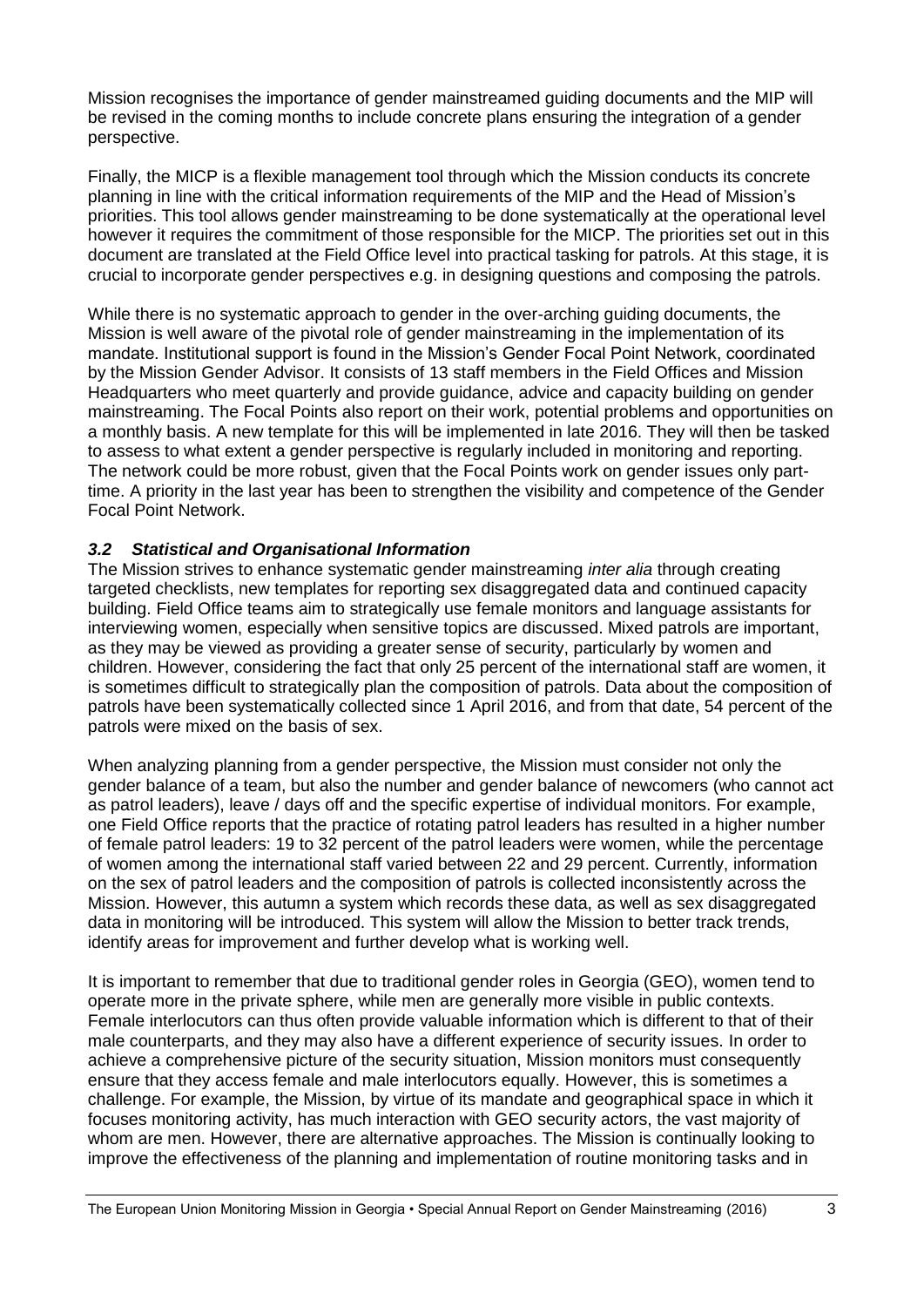spring 2016 produced gender tool kits – a one-page practical checklist on how everyday gender mainstreaming can be done in different teams and departments.

#### *3.3 Capacity Building Activities*

All new staff receives a 75-minute induction on gender, and in addition to this two Field Offices provide gender induction focusing on their specific areas of responsibility. Given that gender mainstreaming is key to operational effectiveness, all deployed personnel should receive relevant training prior to deployment.

During the reporting period, four Gender Focal Points and one Deputy Field Office Chief attended external gender training. As a result of this and attendance at previous sessions of the same course, all Field Office Chiefs and Deputy Field Office Chiefs have now received external training on gender mainstreaming. However, since the end of the reporting period, two new Deputy Field Office Chiefs and a Field Office Chief have been deployed and remain to be trained. The Mission Gender Advisor developed a module targeting Gender Focal Points on "How to work as a Gender Focal Point," which was rolled out to all Field Offices. Over half of the Focal Points have now attended a training module on gender analysis, and there are plans to train the rest in the coming period. A training session on human trafficking was also developed and delivered by the Mission Gender Advisor. Additional positive steps to gender mainstreaming were taken during a capacity building session for Reporting Officers from both the Mission Headquarters and the Field Offices, focused on how to include gender perspectives in reporting; however, practical support from the Mission Gender Advisor is still needed.

During training days at Field Offices, gender related sessions are organised and occurred several times during the reporting period. The focus group discussions showed that more capacity building is needed, focusing on practical application of a gender perspective both for the Operations Unit and for Reporting Officers. Non gender related training integrates a gender perspective: For example, interview technique training includes practical guidance on how monitors approach women, men, girls and boys to ask about their situation. As with any workplace, Mission staff have their own pre-conceived notions of gender, gender roles and the role of gender in a Mission context. It is important to have open discussions on these issues while also stressing EU policy, e.g. through information sharing during morning briefings.

#### *3.4 Confidence Building & Support to Women's Participation in Conflict Resolution and Peace Building*

The Mission supports formal talks between the parties to the conflict in South Ossetia (SO) and Abkhazia (ABK); on the field level within the framework of the Incident Prevention and Response Mechanism (IPRM) and on the political level through the Geneva International Discussions (GID). Female participation is low, and at the junior level. In the GID round of June 2016, the percentage of female participants ranged from nil (ABK and SO) to 50 percent (the US). Only one of the seven EU participants was female. This is a snapshot of women's participation in one GID round within the reporting period of this report; the Mission will continue to monitor and report on women's participation at GID.

There were three meetings of the ABK IPRM during the reporting period, with female participation ranging between 7.4 and 11 percent. Neither the ABK nor the RF participants included any women. GEO and EU female participants were seated to the back and only the UN had a female participant at the table, although not as a lead speaker.

Eleven SO IPRM meetings were held between 23 September 2015 and 19 July 2016. These meetings typically averaged around 26 participants out of which as many as six women were observed, i.e. 23 percent. However, a review of the Summary Conclusions of all these eleven meetings reveals that not once did a female participant make a statement or intervention that was recorded.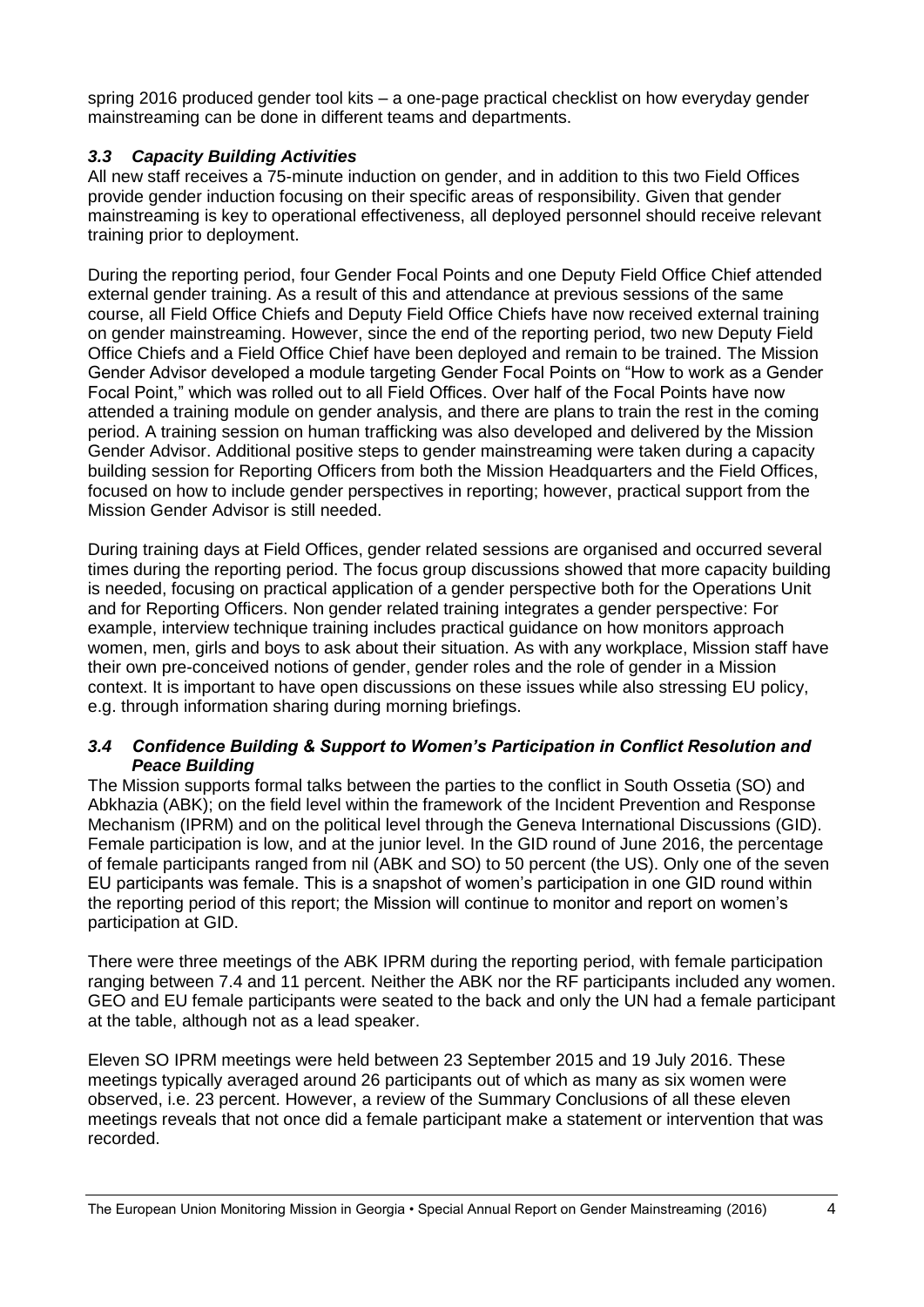Formalised meetings where the parties interact are thus male dominated, and only include officials and representatives of international organisations; however, calls have been made for including civil society. In the GEO conflict resolution context, women are generally over-represented in civil society both on Tbilisi-administered Territory and in the breakaway regions, but they are underrepresented in official structures.

The GEO government together with UN Women have during the reporting period organised Information Sharing Meetings for civil society with a focus on women's organisations. In this venue, the process and the outcomes of the GID and IPRM meetings have been discussed, with the Head of Mission and / or other staff attending. Considering the closed nature of both the IPRM meetings and the GID, these meetings are crucial for bringing issues that affect women and girls to the negotiating tables, albeit indirectly.

#### *3.5 Interaction with Women, Women's Organisations, Civil Society & Outreach Activities*

Engaging with women's organisations is a cornerstone of EU Gender Policy and the Mission regularly interacts with civil society organisations dealing with gender related issues. The Mission remains a part of the UN Gender Theme Group and sits with observer status on the Early Marriage Task Force headed by UNFPA. A roundtable discussion, bringing together GEO women's organisations and Mission members working on gender issues was hosted by EUMM on 15 April 2016, mainly focusing on how the Mission can improve its engagement with women's organisations. The Mission also continues to be one of the driving forces behind the international community's involvement in the White Ribbon Campaigns for the 16 Days of Activism against Gender Violence in GEO. The Mission's significant field and media presence presents a good opportunity to promote EU values.

#### *3.6 Gender Balance in Recruitment, Equal Opportunities*

Participation of female personnel in peacekeeping missions is a foundation of UNSCR 1325 and therefore gender balance in the Mission is a priority. Senior Management, the Mission Human Resources Unit and the Gender Advisor have made considerable efforts to foster a workplace that supports equal opportunity.

The Mission Human Resources Unit has worked together with the Mission Gender Advisor to mainstream the recruitment process and include an assessment of gender awareness in the selection process. Announcements of internal vacancies now include a text encouraging both women and men to apply, and gender-related questions are included in job interviews.

Additionally, an assessment of the gender balance in the Mission is always included in the Six-Monthly Report which is presented by the Head of Mission to the CIVCOM and PSC, encouraging the Member States to nominate more female candidates, including for managerial posts.

The percentage of female international staff in the Mission has steadily increased and currently stands at 25 percent, with 61 percent of local staff being female. Men and women have different professional backgrounds which also affects what kind of expertise they offer. Generally, men are overrepresented among those with a military background and women among civilians.

A serious challenge is to ensure the presence of women in Senior Management posts. This would not only be a significant development internally, but would also increase the possibility of women representing the Mission in conflict resolution contexts. At the Field Office level, there was no notable increase in women in management positions; however, after the reporting period two women were appointed Deputy Field Office Chief. The highest management positions in both the Field Offices and Mission Headquarters are held by men. At the time of reporting, one out of ten 'Mission Critical' positions, was filled by a woman. There is thus a need for greater contribution and commitment by Member States to rectify the under-representation of women at the decision making level in Missions.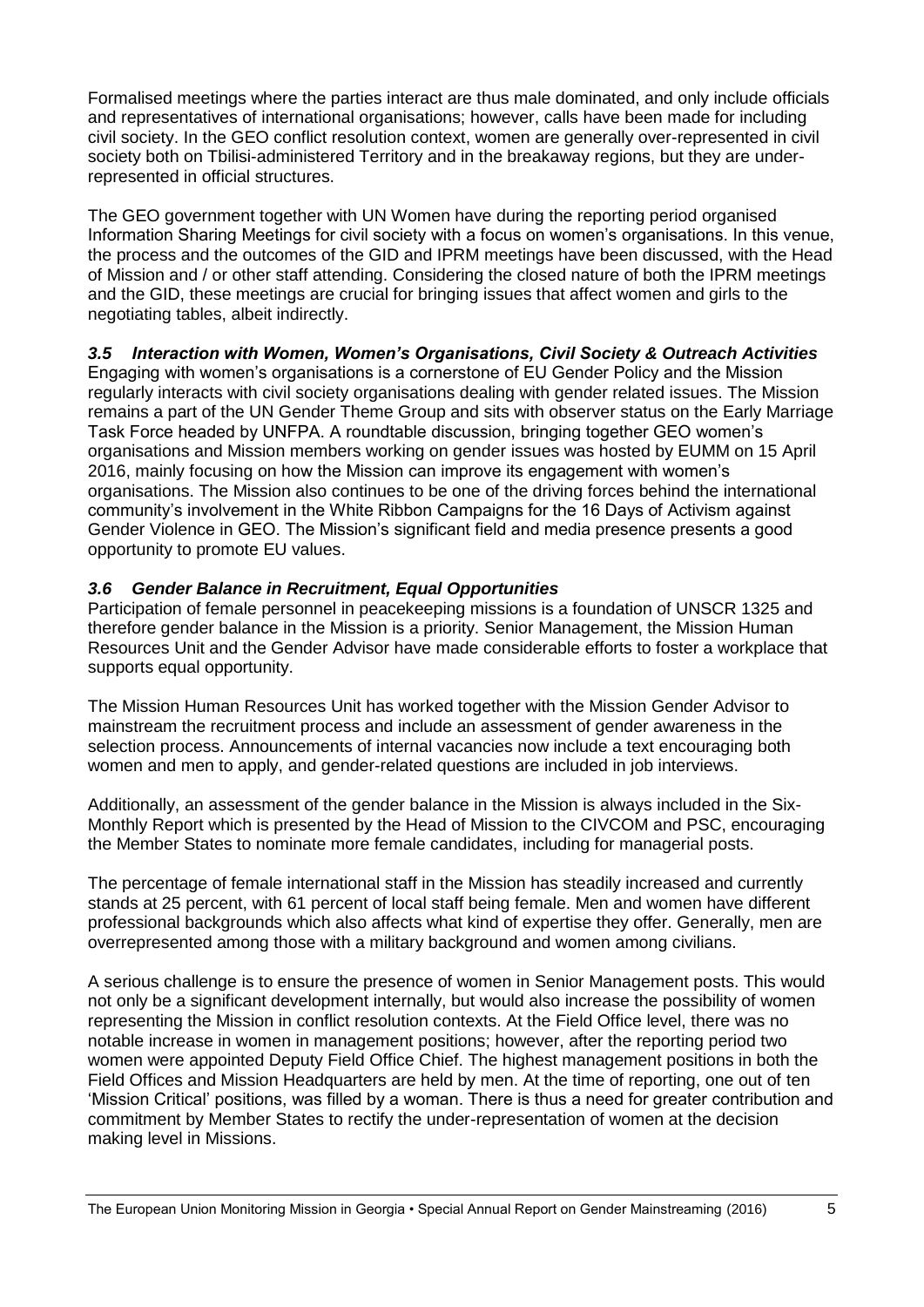There has been improvement in the gender balance in staff positions<sup>1</sup> in the Field Office. However, there is still a significant gender imbalance there, with eight of the 27 staff positions occupied by women at the time of reporting<sup>2</sup> as compared with four out of 29 last year; an increase from 15% to 30%.

The maternity leave policy for female GEO staff members is generous in comparison with GEO Labour law. There is a favourable maternity policy in place for female international staff, who receive three months off with full per diem; however, questions have been raised regarding equal treatment for male international staff. The latter have five days off with full per diem and may then take up to 30 days of unpaid leave.

Continuous steps toward parity in the gender balance reflect the efforts made by the Mission leadership and staff during the period from 1 January 2015 to 1 June 2016. These improvements have resulted in EUMM's standing as one of the most gender balanced CSDP Missions.

## **4. Mission Findings: Focus Group Discussions**

The Mission has found the use of focus group discussions on gender mainstreaming to be extremely constructive in terms of raising awareness and highlighting issues that need improvement. Topics covered included how gender mainstreaming is understood, its relevance to the mandate, the use of the Gender Focal Point network and the issue of equal opportunities for men and women. It was clear that there is still work to be done when it comes to understanding the concept of gender mainstreaming and its relevance. For some, the word 'gender' appeared to be mainly associated with Code of Conduct provisions, e.g. against sexual harassment, rather than being seen in a wider context as part of the Mission's daily work. Such differences in interpretation may result in misunderstandings regarding the scope and nature of gender mainstreaming and could contribute to resistance towards integrating gender aspects, as the relevance of this is not yet entirely clear to all staff.

Capacity building efforts setting out why and how to gender mainstream in the field were identified as a way to overcome these obstacles. Staff were generally in agreement that gender mainstreaming was of relevance to both the mandate and their roles; however, most staff initially understood gender mainstreaming to be mainly a quantitative tool, focusing on ensuring diversity through e.g. counting the number of male/female personnel and interlocutors. Enhanced understanding of additional crucial perspectives of gender mainstreaming may thus be needed.

The discussion groups agreed that equal opportunities within the Mission were important and the question of why there are no women in senior management was raised on several occasions. One group asked whether the notion of equal opportunities was purely theoretical, as all senior leadership positions are held by men. One reason posited was that a military or police background was valued more highly than a civilian one. Some male groups stated that due to positive discrimination, women have more opportunities than men, with gender being considered more important than experience or competence. The focus group discussions thus indicated that there is a wide range of views among staff members regarding gender issues, as well as concerning how, or whether, imbalances should be addressed. Many participants suggested that focus group discussions should be held more often. The Mission could consider whether to undertake this exercise at the mid-year point to follow up on issues raised.

## **5. Assessment and Recommendations**

1

**<sup>1</sup>** Staff positions are held by internationals in Field Office roles such as Operations Officer, Reporting Officer, CIS and Security Officers among others.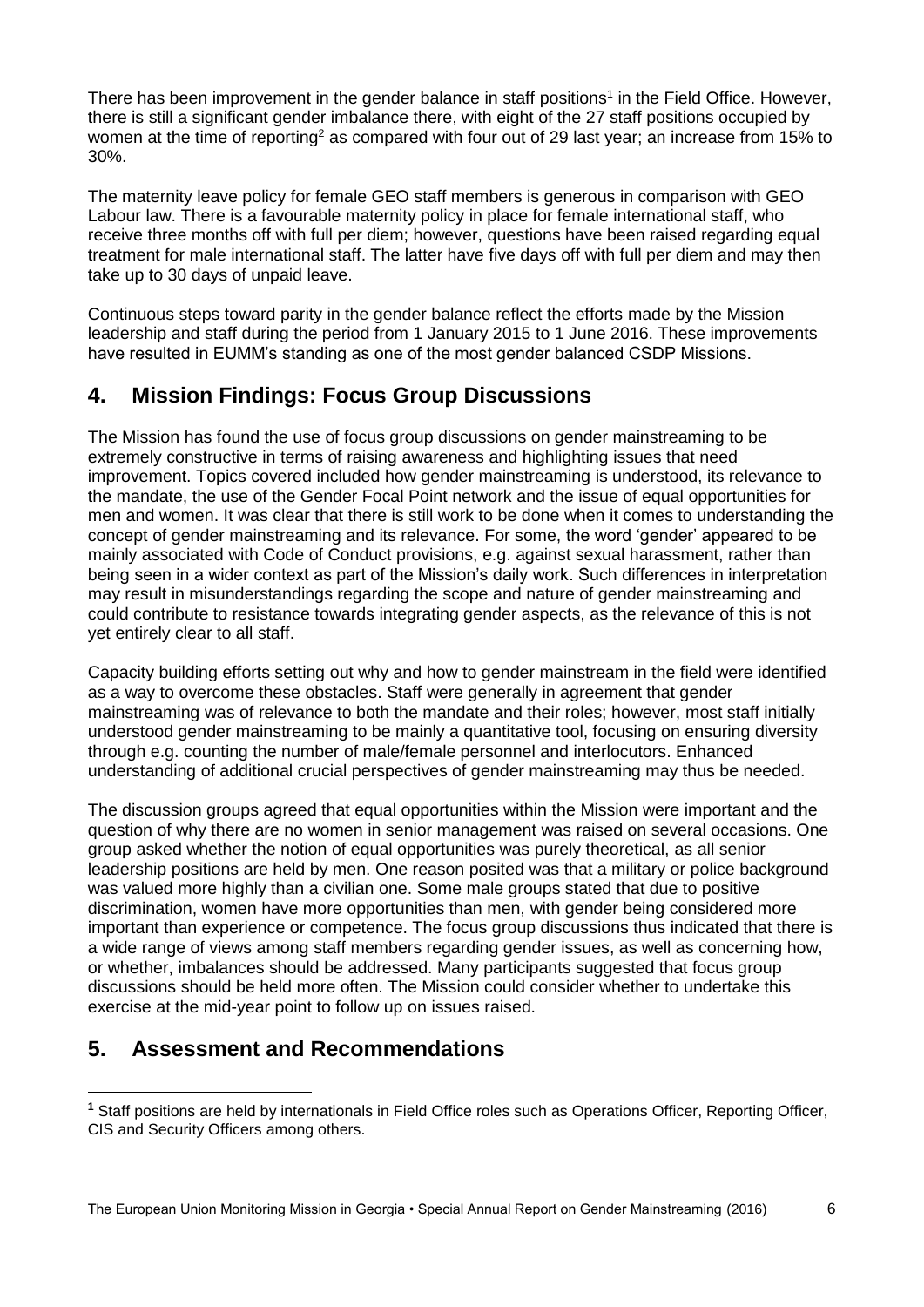The Mission has taken concrete steps to integrate gender in its activities. The Mission's efforts to ensure the maximum possible presence of female monitors and patrol leaders in the field is of utmost importance for good interaction with men, women, boys and girls alike, without which the high qualitative fulfilment of the Mission's mandate is impossible. Together with the increase in the number of women on management positions in the field offices, which took place after the reporting period, these efforts are also very important for the Mission's credibility when it comes to promoting the role of women in conflict prevention, resolution and peace building.

Despite these positive developments, there are still gaps which must be addressed. The annual gender mainstreaming assessment continues to be an excellent tool for evaluating progress, raising awareness and engaging in gender related discussions. The Mission should continue to emphasise that gender mainstreaming is necessary in order to discern the differences in needs, resources and priorities that are connected to gender and age. There is a continued need for clear and practical instructions on integrating a gender perspective in daily work, particularly when formal documents such as the mandate and OPLAN lack detail on gender perspectives. Mission staff should also be continually reminded of the benefits of mainstreaming gender in all Mission work.

Systematic collection of sex disaggregated data has improved and these achievements serve as positive reinforcement for continued work towards gender mainstreaming. The Mission will continue to promote systematic inclusion of gender perspectives in planning and patrolling. Field Office management must work closely with their Gender Focal Points, and must also encourage Team Leaders to integrate a gender perspective in daily tasking. Sustaining a capable and active Gender Focal Point Network will remain a priority, and the Mission should also continue its focus on gender mainstreaming in reporting products and capacity building. It is recommended that all Mission members undergo gender training prior to deployment.

The Mission will continue to engage externally with national and international stakeholders on gender related issues and must promote the important role of women in conflict prevention, resolution and peace building.

Member States are strongly urged to nominate female candidates to the Mission, especially to senior level positions. This could potentially be done through the creation of a pool of qualified female candidates.

> Approved by Kestutis Jankauskas Head of Mission

Annex I: List of acronyms and abbreviations.

Annex II: Indicators for the Comprehensive approach to the EU implementation of the United Nations Security Council Resolutions 1325 and 1820 on women, peace and security.

Annex III: Policy background. \_\_\_\_\_\_\_\_\_\_\_\_\_\_\_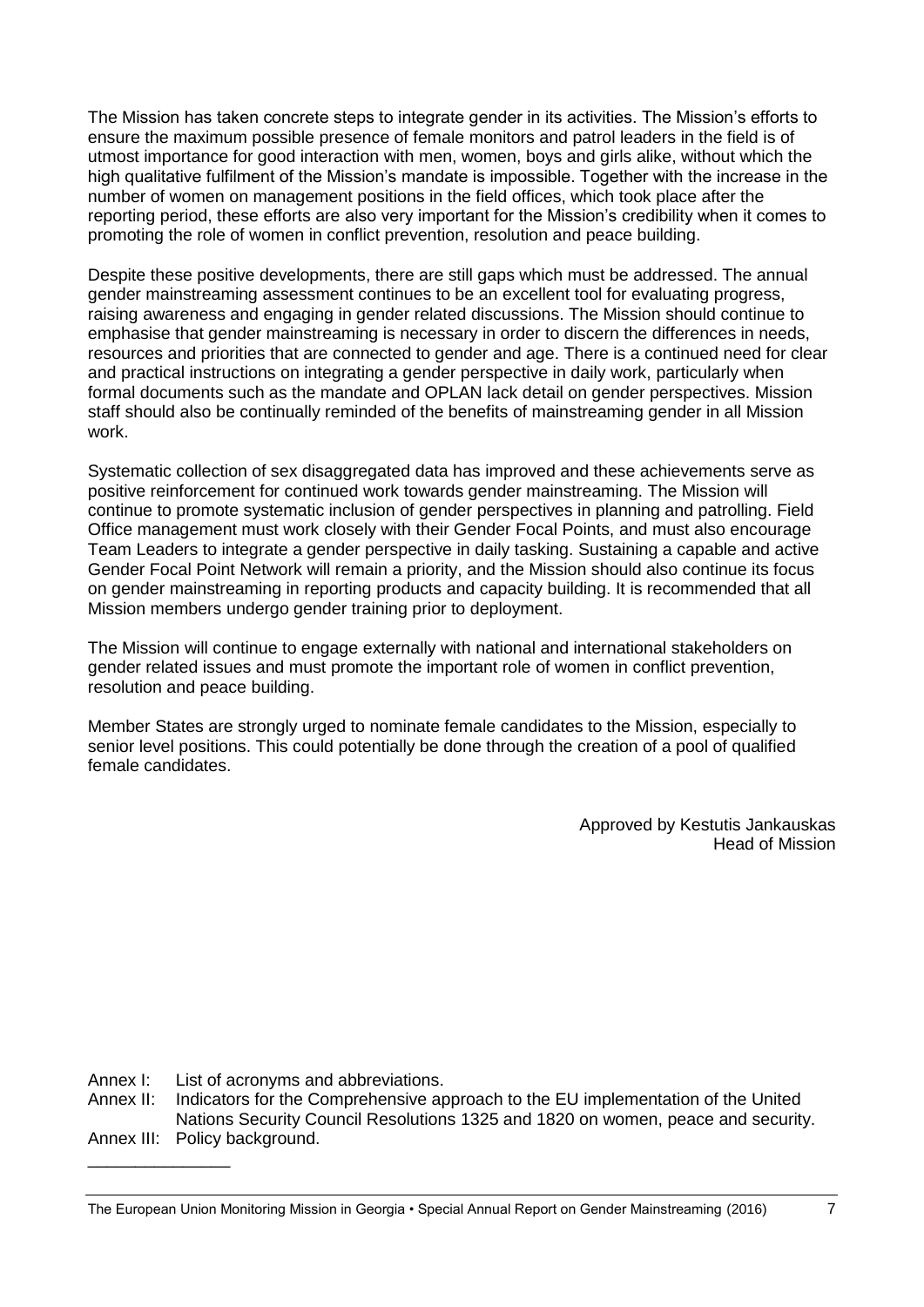#### **ANNEX I**

### **List of acronyms and abbreviations**

| <b>ABL</b>    | <b>Administrative Boundary</b><br>Line              | HoM          | <b>Head of Mission</b>                                                                                      |
|---------------|-----------------------------------------------------|--------------|-------------------------------------------------------------------------------------------------------------|
| <b>ABK</b>    | Abkhazia(n)                                         | HoOps        | <b>Head of Operations</b>                                                                                   |
| AT            | <b>ABL Team</b>                                     | HQ           | Headquarters                                                                                                |
| <b>ADZ</b>    | Adjacent Zone                                       | <b>IDP</b>   | <b>Internally Displaced Person</b>                                                                          |
| AF            | <b>Armed Forces</b>                                 | <b>IED</b>   | <b>Improvised Explosive Device</b>                                                                          |
| <b>AFV</b>    | <b>Armoured Fighting Vehicle</b>                    | <b>IMs</b>   | <b>Implementing Measures</b>                                                                                |
| AoR           | Area of Responsibility                              | Inf          | Infantry                                                                                                    |
| AP            | Armed personnel                                     | <b>IPRM</b>  | <b>Incident Prevention and Response</b><br>Mechanism                                                        |
| <b>APC</b>    | <b>Armoured Personnel Carrier</b>                   | LO           | <b>Liaison Officer</b>                                                                                      |
| Arty          | Artillery                                           | <b>LOT</b>   | Law on occupied territories                                                                                 |
| <b>Bde</b>    | <b>Brigade</b>                                      | <b>MBT</b>   | <b>Main Battle Tank</b>                                                                                     |
| <b>BGs</b>    | <b>Border Guards</b>                                | <b>MFA</b>   | Ministry of Foreign Affairs                                                                                 |
| Bn            | <b>Battalion</b>                                    | <b>MIA</b>   | Ministry of Internal Affairs                                                                                |
| <b>CBM</b>    | <b>Confidence Building</b><br><b>Measures</b>       | <b>MoD</b>   | Ministry of Defence                                                                                         |
| CC            | <b>Collective Centre</b>                            | MoU          | Memorandum of Understanding                                                                                 |
| <b>CDR</b>    | Commander                                           | <b>MRA</b>   | Ministry of Internally Displaced<br>Persons from the Occupied<br>Territories, Accommodation and<br>Refugees |
| <b>CSDP</b>   | Common Security and<br><b>Defence Policy</b>        | <b>NSTR</b>  | Nothing Significant To Report                                                                               |
| <b>COBERM</b> | Confidence-building and<br>early response mechanism | <b>OiC</b>   | Officer in command/charge                                                                                   |
| CoE           | <b>Council of Europe</b>                            | <b>OPLAN</b> | <b>Operation Plan</b>                                                                                       |
| Coy           | Company                                             | <b>OSS</b>   | Ossetian                                                                                                    |
| СP            | Checkpoint                                          | Plt          | Platoon                                                                                                     |
| <b>DFOC</b>   | Deputy Field Office Chief                           | <b>PS</b>    | <b>Police Station</b>                                                                                       |
| <b>DHoM</b>   | Deputy Head of Mission                              | <b>RECCE</b> | Reconnaissance                                                                                              |
| <b>DHoOps</b> | Deputy Head of Operations                           | <b>RF</b>    | <b>Russian Federation</b>                                                                                   |
| <b>EUMM</b>   | <b>European Union Monitoring</b><br>Mission         | <b>RPOL</b>  | <b>Regional Police</b>                                                                                      |
| <b>EUSR</b>   | <b>European Union Special</b><br>Representative     | <b>RU</b>    | Russian                                                                                                     |
| <b>FOB</b>    | <b>Forward Operating Base</b>                       | <b>RUB</b>   | <b>Russian Rouble</b>                                                                                       |
| FO            | <b>Field Office</b>                                 | SO           | South-Ossetia(n)                                                                                            |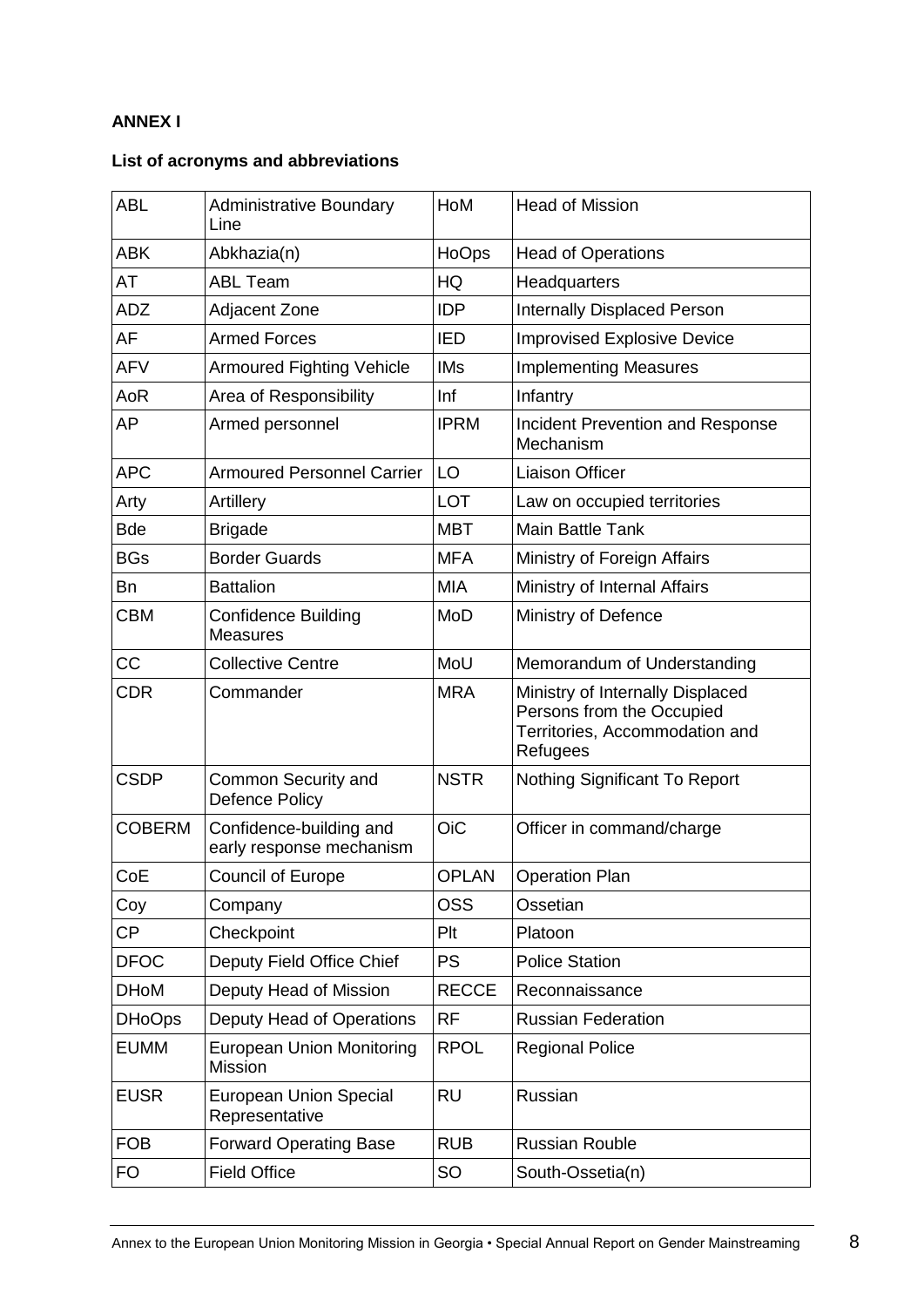| <b>FOG</b> | <b>Field Office GORI</b>     | <b>SSOT</b>  | State strategy on occupied territories                      |
|------------|------------------------------|--------------|-------------------------------------------------------------|
| <b>FOM</b> | <b>Field Office MTSKHETA</b> | <b>SPA</b>   | Six-point agreement                                         |
| <b>FOZ</b> | Field Office ZUGDIDI         | <b>SPU</b>   | <b>Special Police Unit</b>                                  |
| <b>FOC</b> | <b>Field Office Chief</b>    | <b>TAT</b>   | <b>TBILISI-Administered Territory</b>                       |
| FoM        | Freedom of Movement          | <b>UAV</b>   | <b>Unmanned Aerial Vehicle</b>                              |
| <b>GEL</b> | Georgian Lari                | <b>UNSCR</b> | <b>United Nations Security Council</b><br><b>Resolution</b> |
| <b>GEO</b> | Georgia(n)                   | <b>UXO</b>   | <b>Unexploded Ordnance</b>                                  |
| HT         | <b>Human Security Team</b>   | <b>XP</b>    | <b>Crossing Point</b>                                       |

\_\_\_\_\_\_\_\_\_\_\_\_\_\_\_\_\_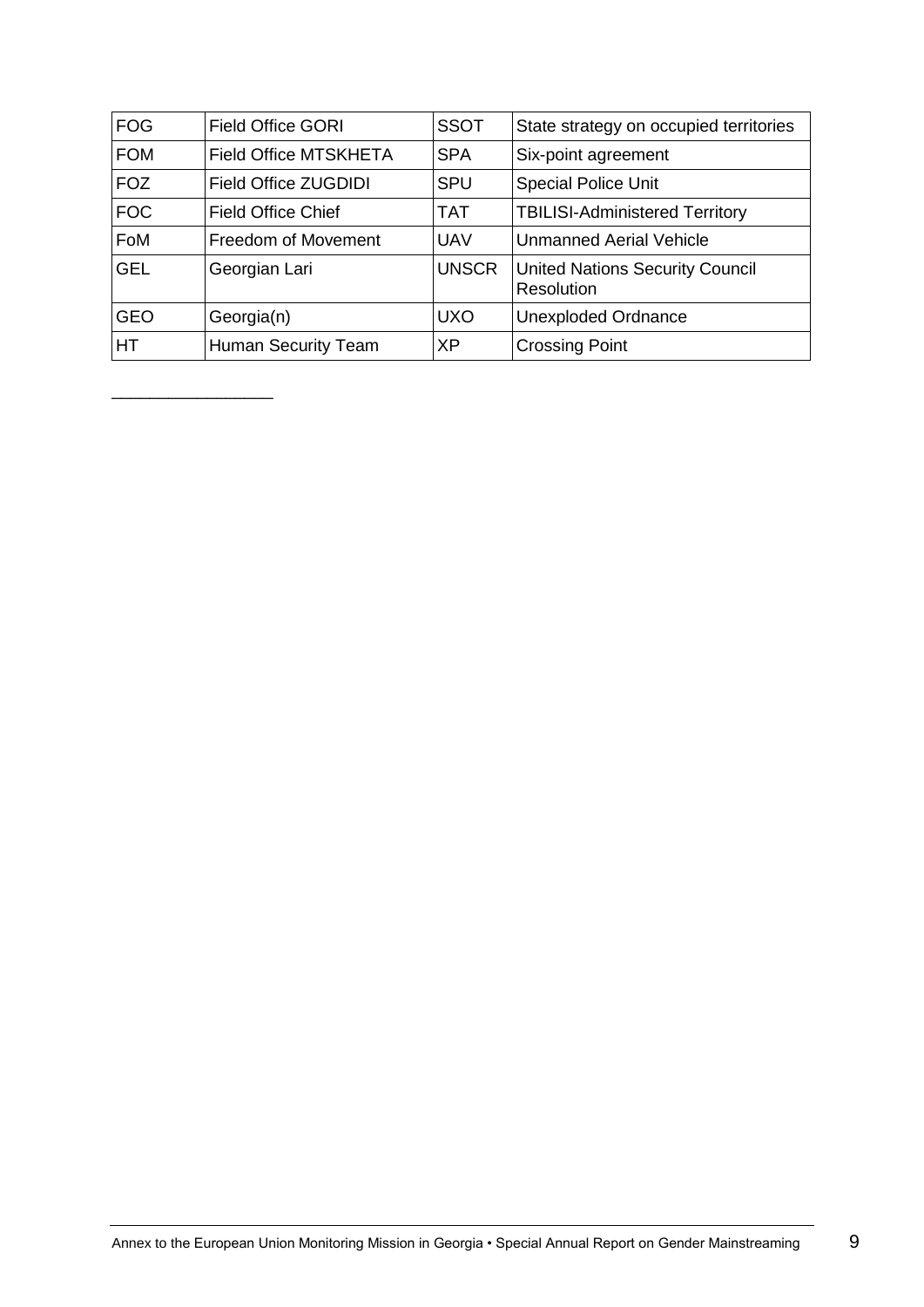#### **ANNEX II**

#### **Indicators for the Comprehensive approach to the EU implementation of the United Nations Security Council Resolutions 1325 and 1820 on women, peace and security.**

- 1. Number of partner countries with whom the EU is engaged in supporting actions on furthering women, peace and security and/or the development and implementation of national action plans or other national policies to implement the UNSC resolutions on women, peace and security.
- 2. Modalities and EU tools, including financial instruments, that the EU has used to support women, peace and security in its partner countries.
- 3. Number of regional level dialogues that include specific attention to women, peace and security in outcome documents, conclusions and targets.
- 4. Number of EU's partner countries in which work on women, peace and security is coordinated between EU partners and/or with other donors, and type of coordination.
- 5. Number of projects or programmes in specific sectors notably SSR, DDR, human rights, civil society, health and education, humanitarian aid and development cooperation – implemented in fragile, conflict or post conflict countries that significantly contribute to gender equality and women's empowerment or have gender equality as their principal purpose; total amount of this funding and its percentage of co-operation programmes i the respective country.
- 6. Number of national plans or other strategic, national level documents or reporting procedures in EU Member States.
- 7. Number and type of joint initiatives and joint programmes at global, regional and national levels with the UN and other international organisations such as NATO, OSCE and the African Union or the World Bank and other international financial institutions (IFIs) on woman, peace and security.
- 8. Number and percentage of women mediators and negotiators and women's civil society groups in formal or informal peace negotiations supported by the EU.
- 9. EU activities in support of women's participation in peace negotiations.
- 10. Number and type of meetings of EU delegations, EU Member States' embassies and CSDP missions with women's groups and/non-governmental organisations dealing with women, peace and security issues.
- 11. Proportion of women and men among heads of diplomatic missions and EC delegations, staff participating in UN peacekeeping operations and CSDP missions at all levels, including military and police staff.
- 12. Proportion of men and women trained specifically in gender equality among diplomatic staff, civilian and military staff employed by the Member States and Community institutions and military and police staff participating in UN peacekeeping institutions and CSDP missions.
- 13. Number and percentage of CSDP missions and operations with mandates and planning documents that include clear references to gender/women, peace and security issues and that actually report on this.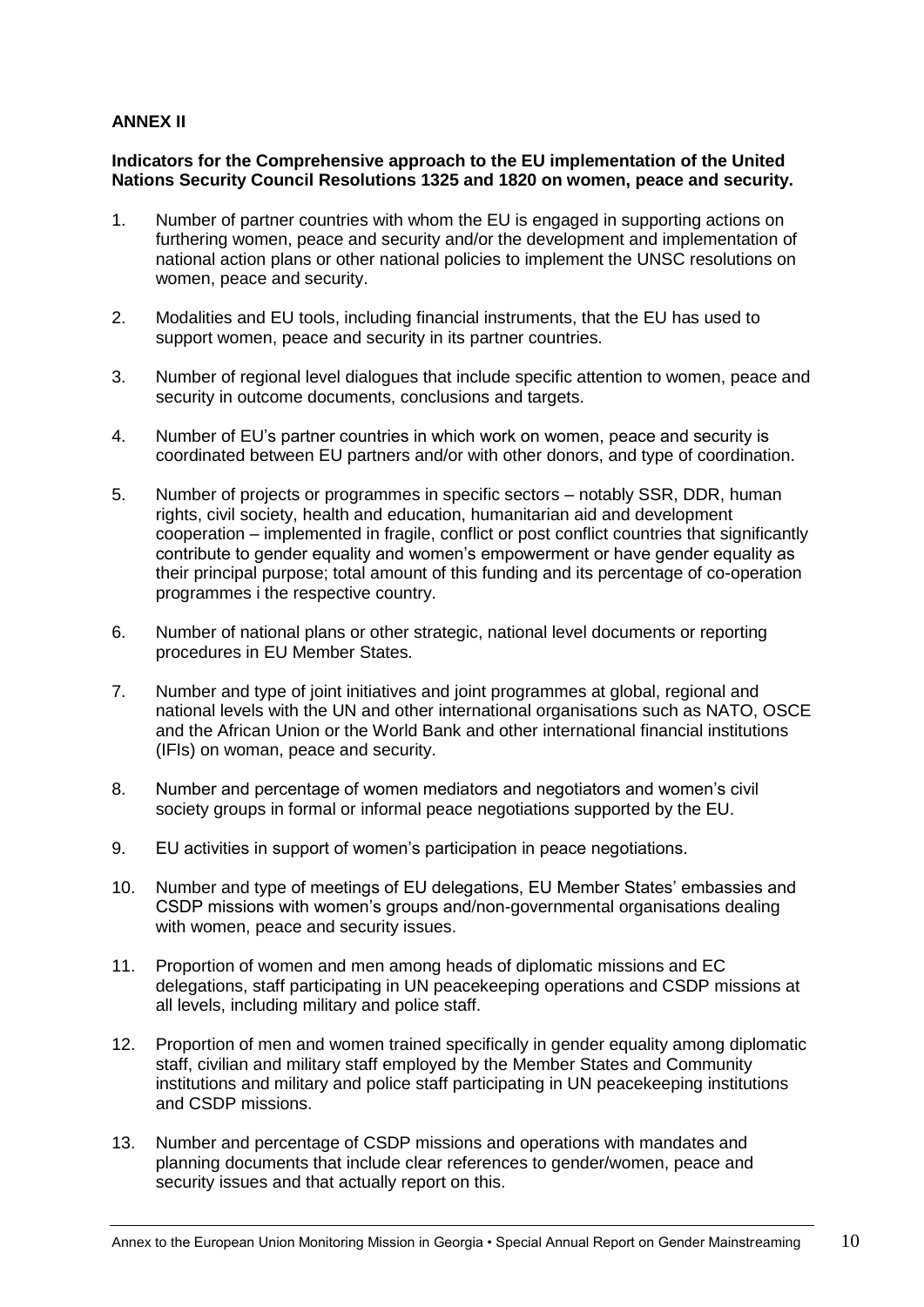- 14. Number and percentage of CSDP missions and operations with gender advisers or focal points.
- 15. Number of cases of sexual abuse or exploitation by CSDP staff investigated and acted upon.
- 16. Percentage of EUSRs activity reports that include specific information on women, peace and security.

\_\_\_\_\_\_\_\_\_\_\_\_\_\_\_\_

17. Proportion (number and percentage) of country of origin of female and male asylum seekers who have obtained the status of refugee, or benefit from subsidiary protection.